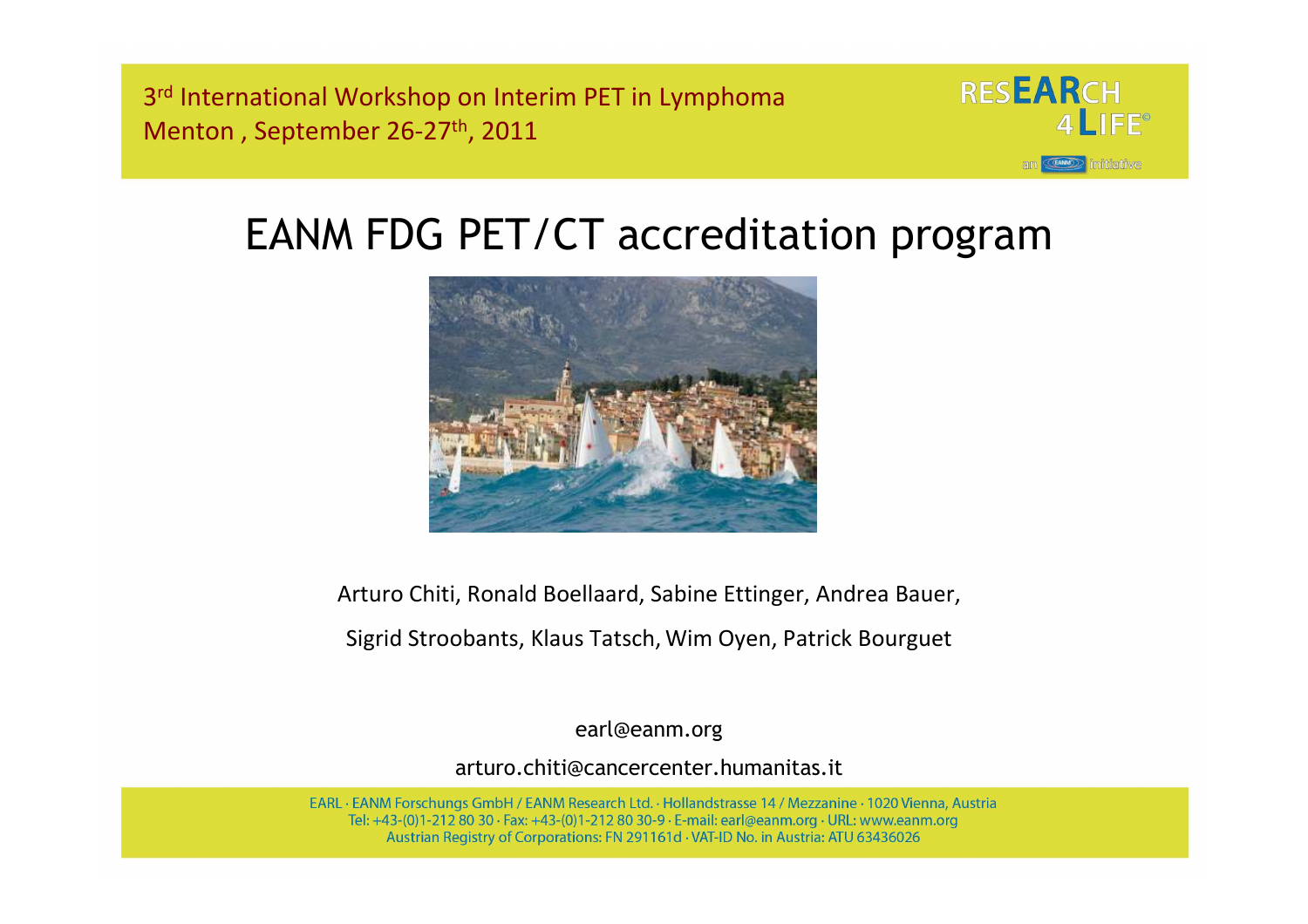

Eur J Nucl Med Mol Imaging DOI 10 1007/s00259-009-1297-4

**GUIDELINES** 

#### FDG PET and PET/CT: EANM procedure guidelines for tumour PET imaging: version 1.0

Ronald Boellaard . Mike J. O'Doherty . Wolfgang A. Weber . Felix M. Mottaghy . Markus N. Lonsdale · Sigrid G. Stroobants · Wim J. G. Oven · Joerg Kotzerke · Otto S. Hoekstra . Jan Pruim . Paul K. Marsden . Klaus Tatsch . Corneline J. Hoekstra • Eric P. Visser • Bertjan Arends • Fred J. Verzijlbergen • Josee M. Zijlstra • Emile F. I. Comans • Adriaan A. Lammertsma • Anne M. Paans • Antoon T. Willemsen · Thomas Bever · Andreas Bockisch · Cornelia Schaefer-Prokop · Dominique Delbeke · Richard P. Baum · Arturo Chiti · **Bernd J. Krause**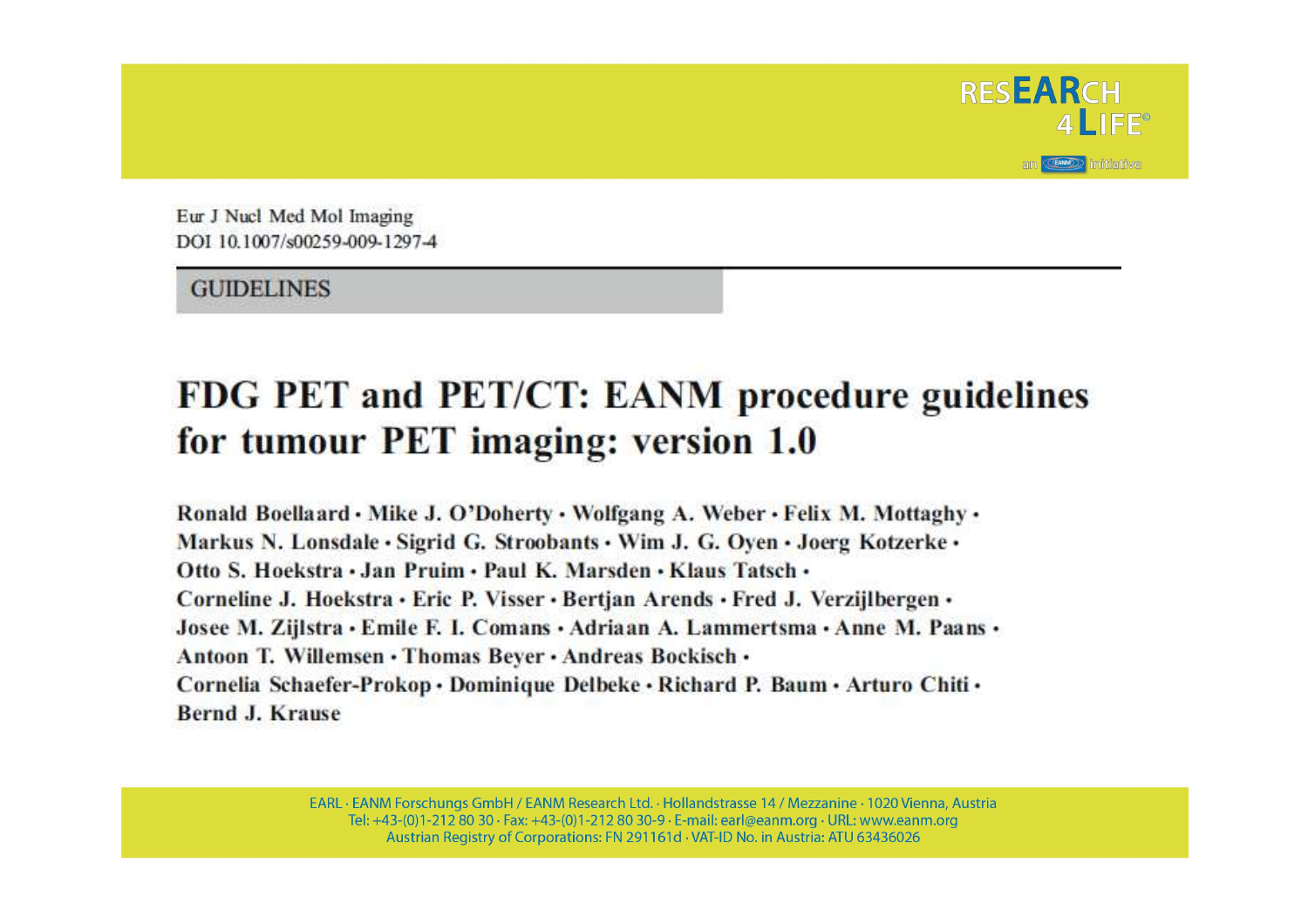#### The EANM guideline for FDG PET and PET/CT provides recommendations for:



- •**•** Minimizing physiological or biological effects by patient preparation guidelines
- Procedures to ensure accurate FDG administration
- •Matching of PET study statistics ('image quality') by prescribing FDG dosage as function of patient weight, type of scanner, acquisition mode and scan duration
- •**• Matching of image resolution by specifying image reconstruction settings and** providing activity concentration recovery coefficients specifications
- Standardization of data analysis by prescribing region of interest strategies and SUV measures
- •**• Multi-center QC/QA procedures for PET and PET/CT scanners**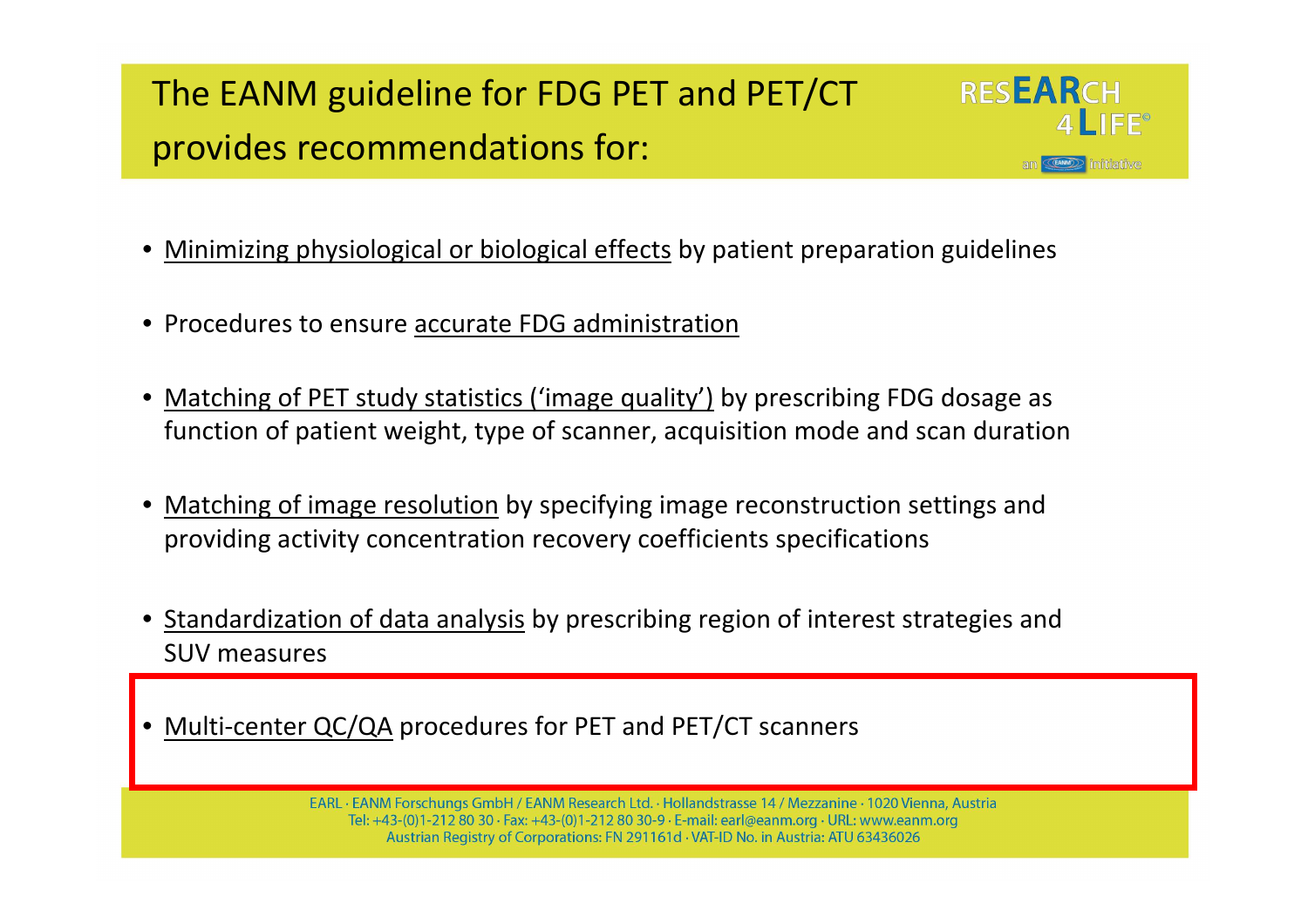### Why do we need a guideline for quantitative FDG PET/CT ?





Recent (2009) observation on site differences in SUV -Site 1 & 2 closely followed NL standardized protocol-Site 3 did not – almost a factor of 2 lower SUV on average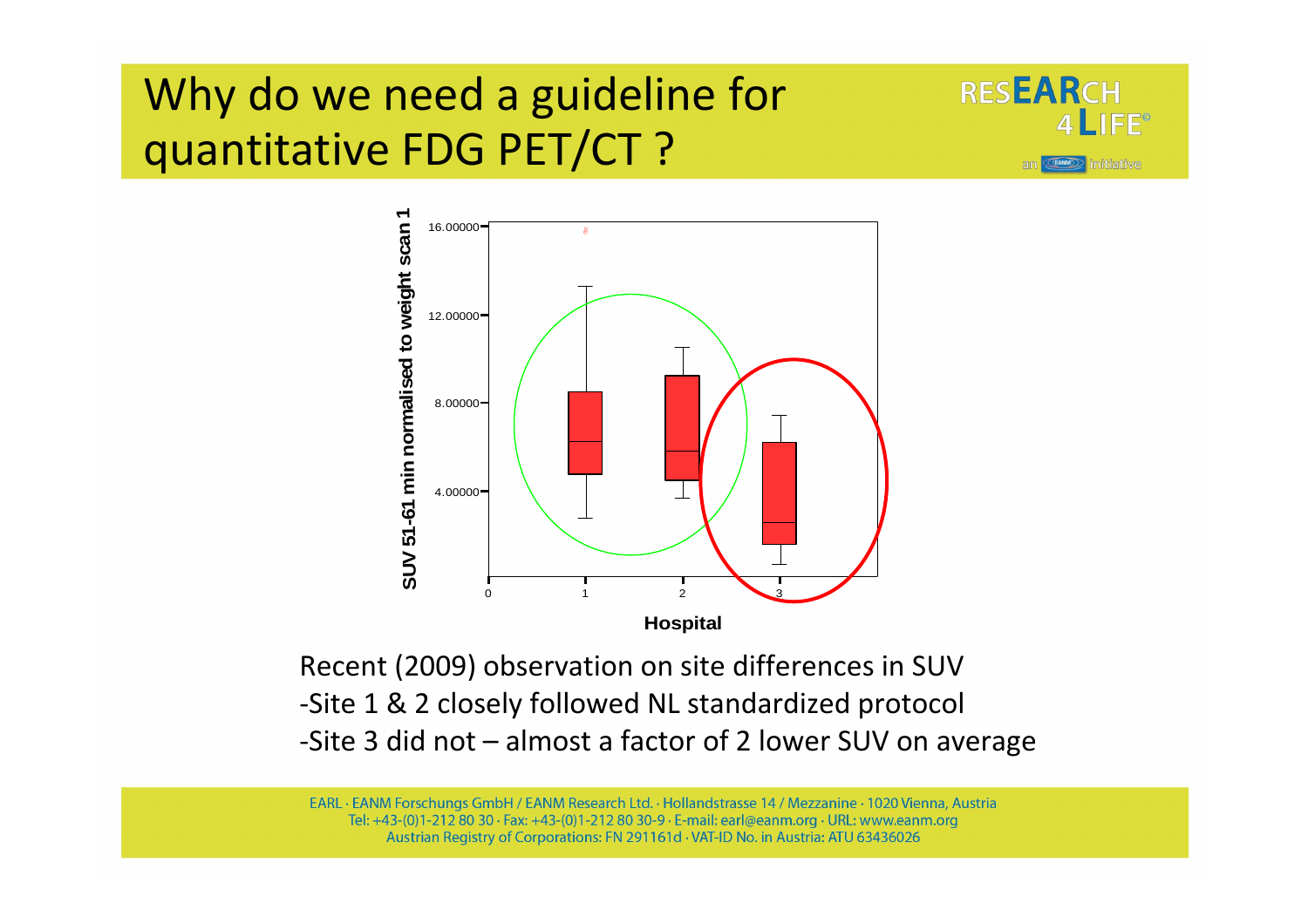Outcome of quantitative FDG-PET studies using standardized uptake values depend on many biological and technical factors

\*Example of one of the many small factors: effects of different number of OSEM iterations, on SUV



**RESEARCH** 

 $am$ 

 $4$  LIFE<sup>®</sup>

**CEANNED** initiative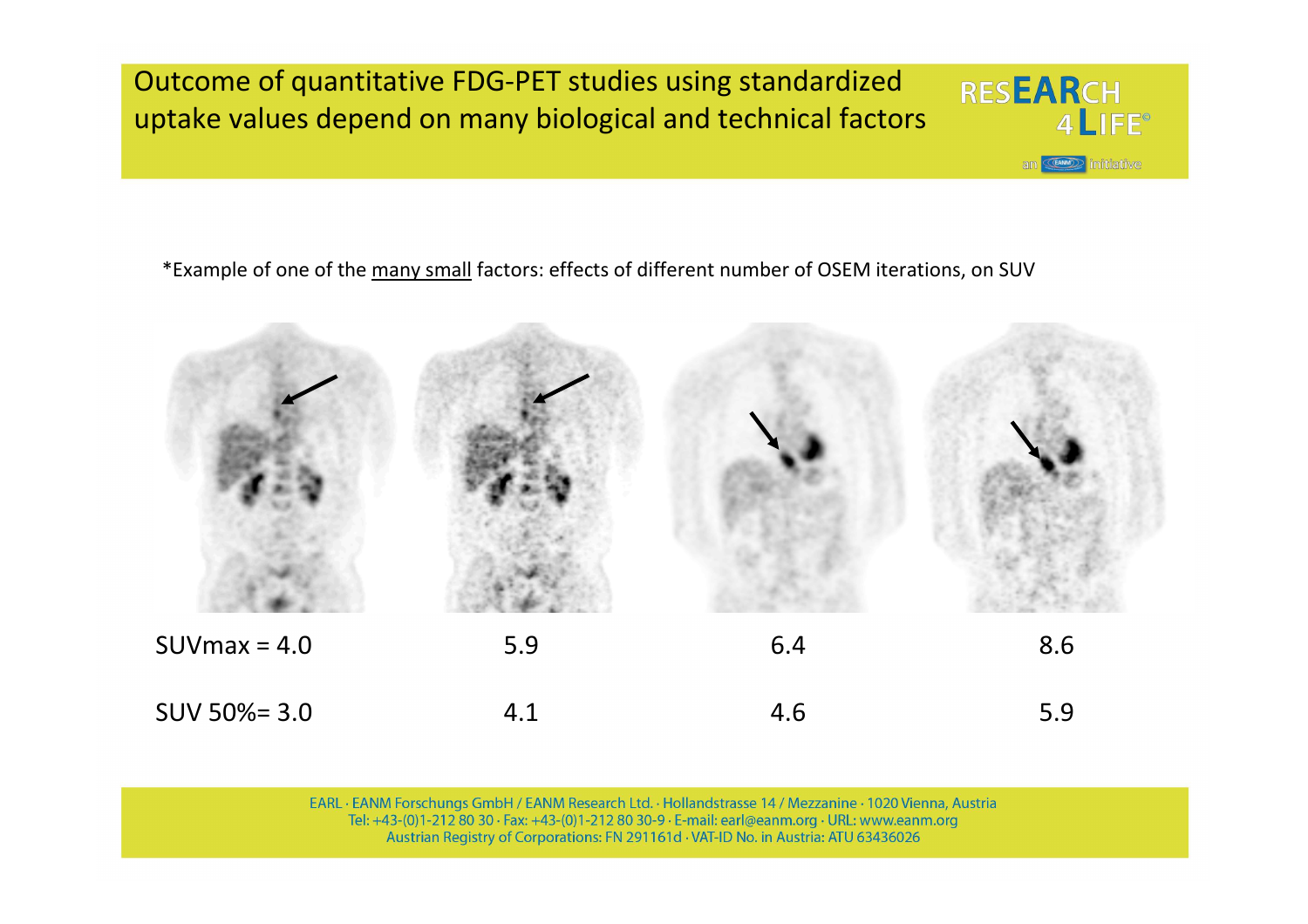# Impact of blood glucose level









Karoline Spaepen-Sigrid StroobantsDepartment of Nuclear MedicineUniversity Hospital GasthuisbergLeuven, Belgium

Glu 200 mg% Glu 79 mg%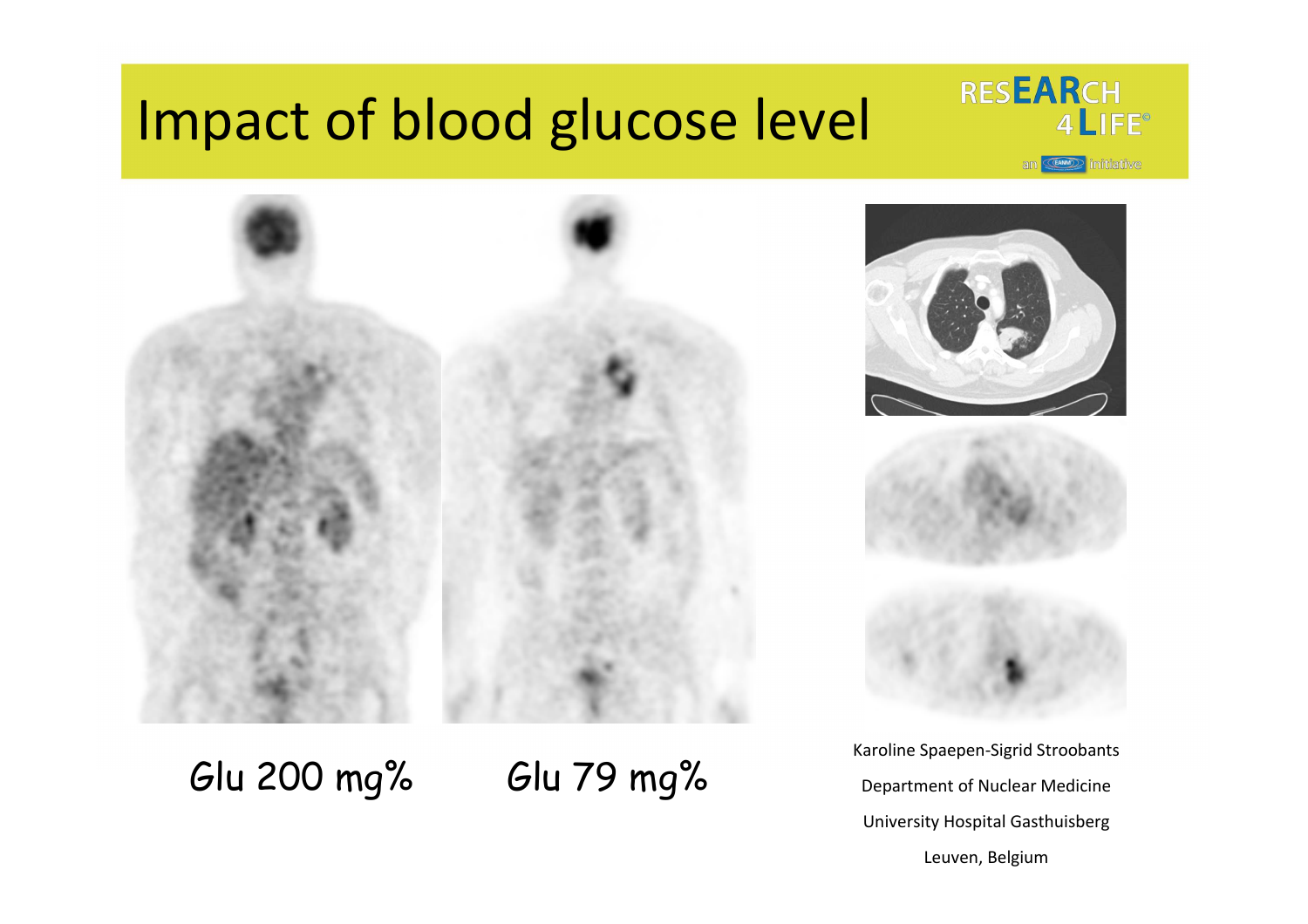# Factors affecting SUV*biological factors – uptake period*





Lowe VJ *et al*. Optimum scanning protocol for FDG-PET evaluation of pulmonary malignancy. J Nucl Med. 1995, image taken from Shankar et al. JNM 2006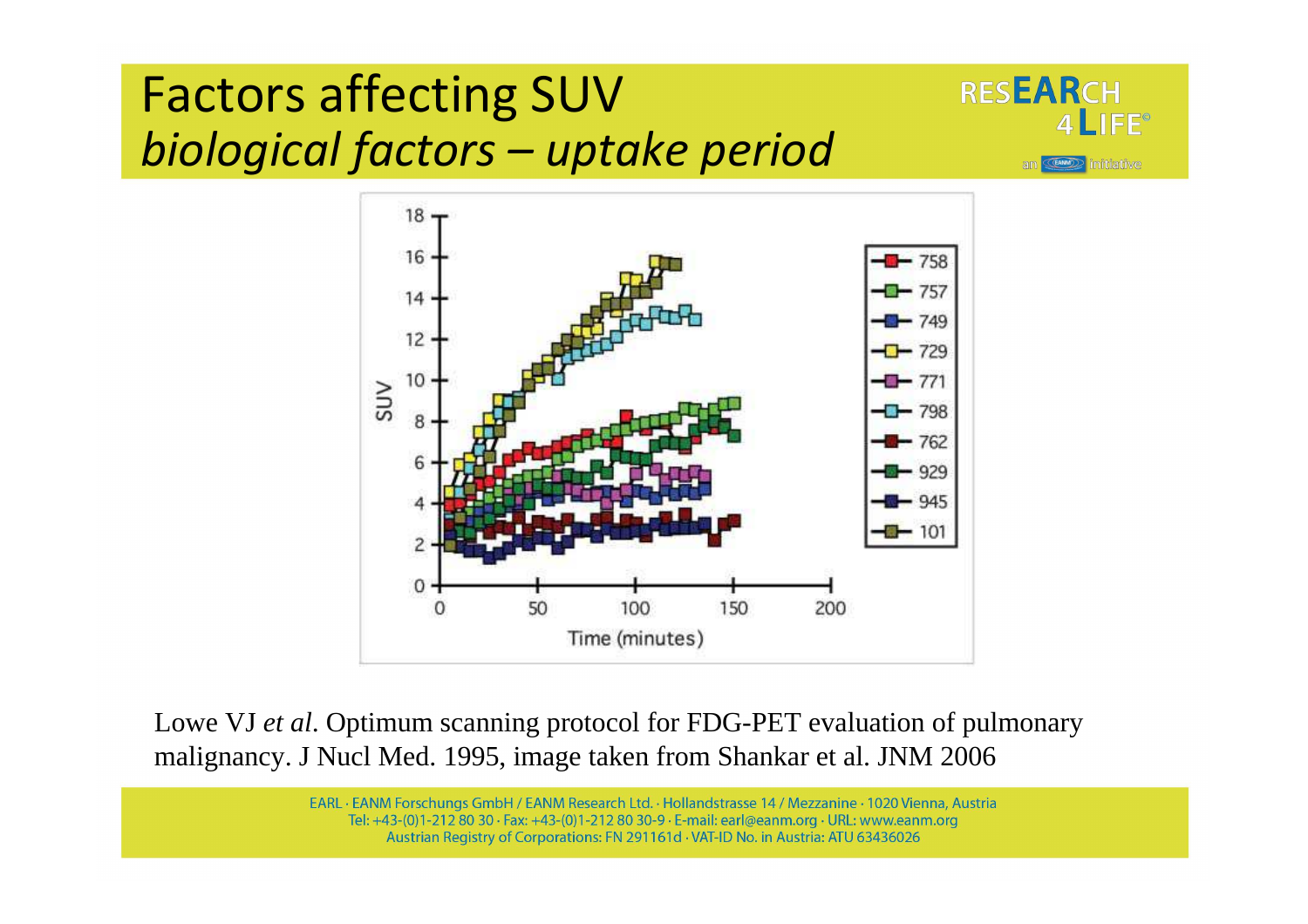# Scanner validation programs



- Usually performed as part of imaging site accreditation to check (minimal) PET/CT system performance
- Accreditation organisations have different scanner validation procedures
- There is not a unique phantom adopted by all groups



Need for harmonisation of resolution-dependent quantitation, rather than minimal performance standards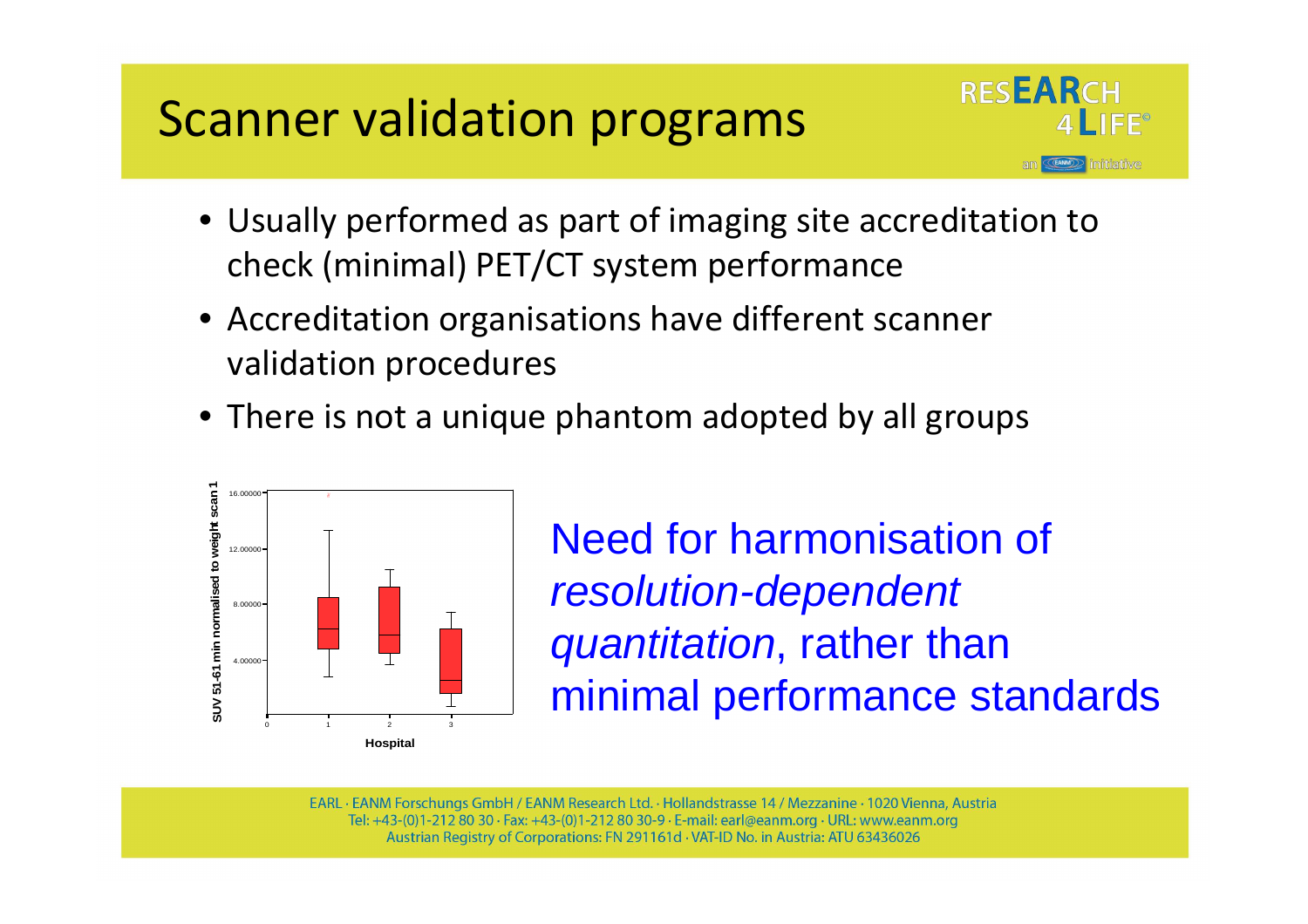Types of standards / recommendations

- Minimal performance standards:
	- and the state of the state — "Focus" on accuracy
	- –— Lower threshold

- Harmonising performance standards
	- – "Focus" on reducing inter-institute, -scanner, patient variability –'precision'

**RESEARCH** 

**IFF®** 

**Initiative** 

–— Lower <u>and</u> upper limits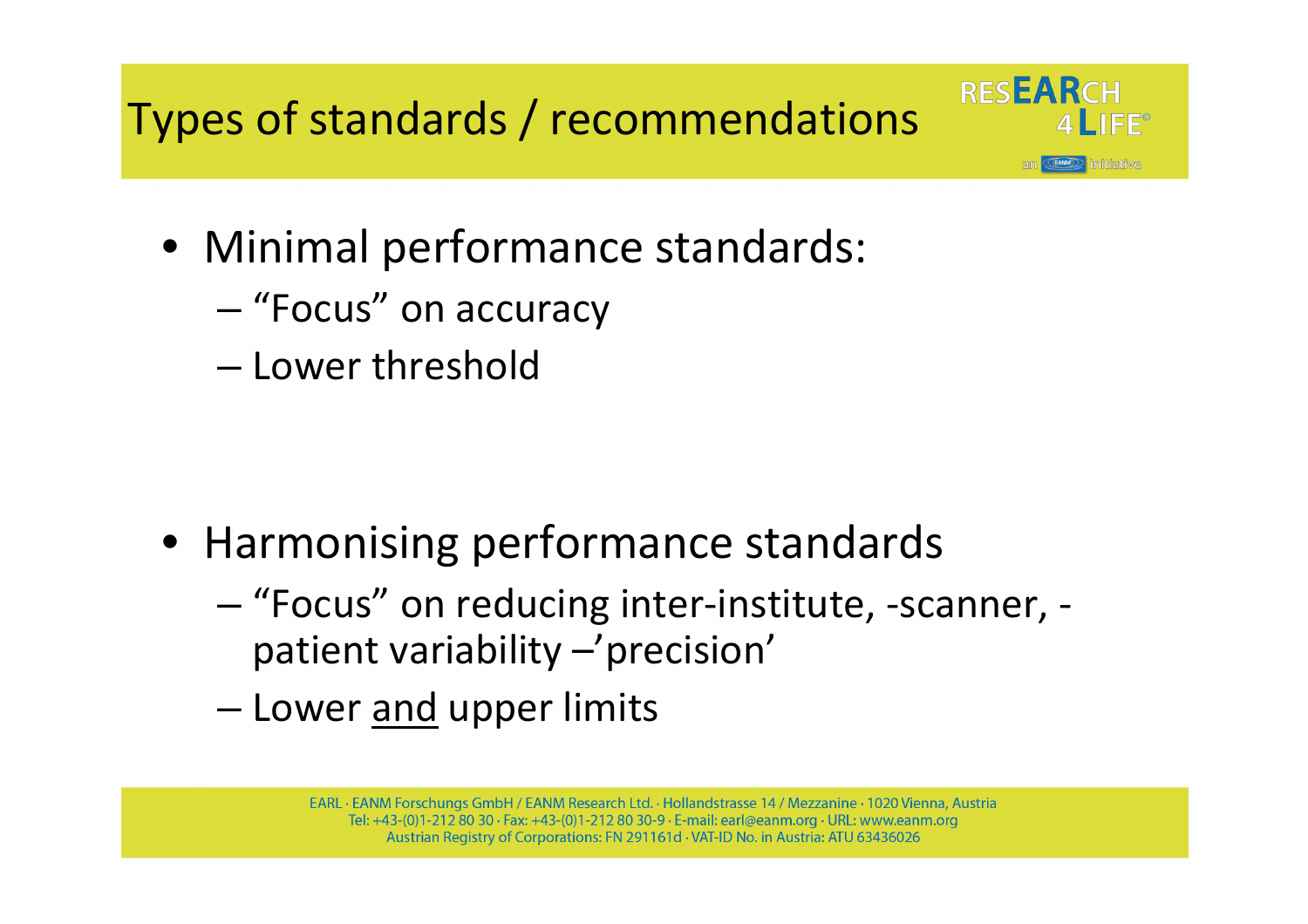#### RESEARCH Multi-center QC and calibration

- • Daily QC conform standard procedure of system / manufacturer
- • Calibration QC using (cylindrical) phantom (15-30 cm diameter)
- • "Adjusted" NEMA NU 2-2001 Image Quality procedure/measurement to measure recovery coefficients as function of sphere size (= 'effective image resolution')

initiative

- •CT-QC cf recommendations of ESR/national law
- •Misc. QC (e.g. for scales, alignment etc)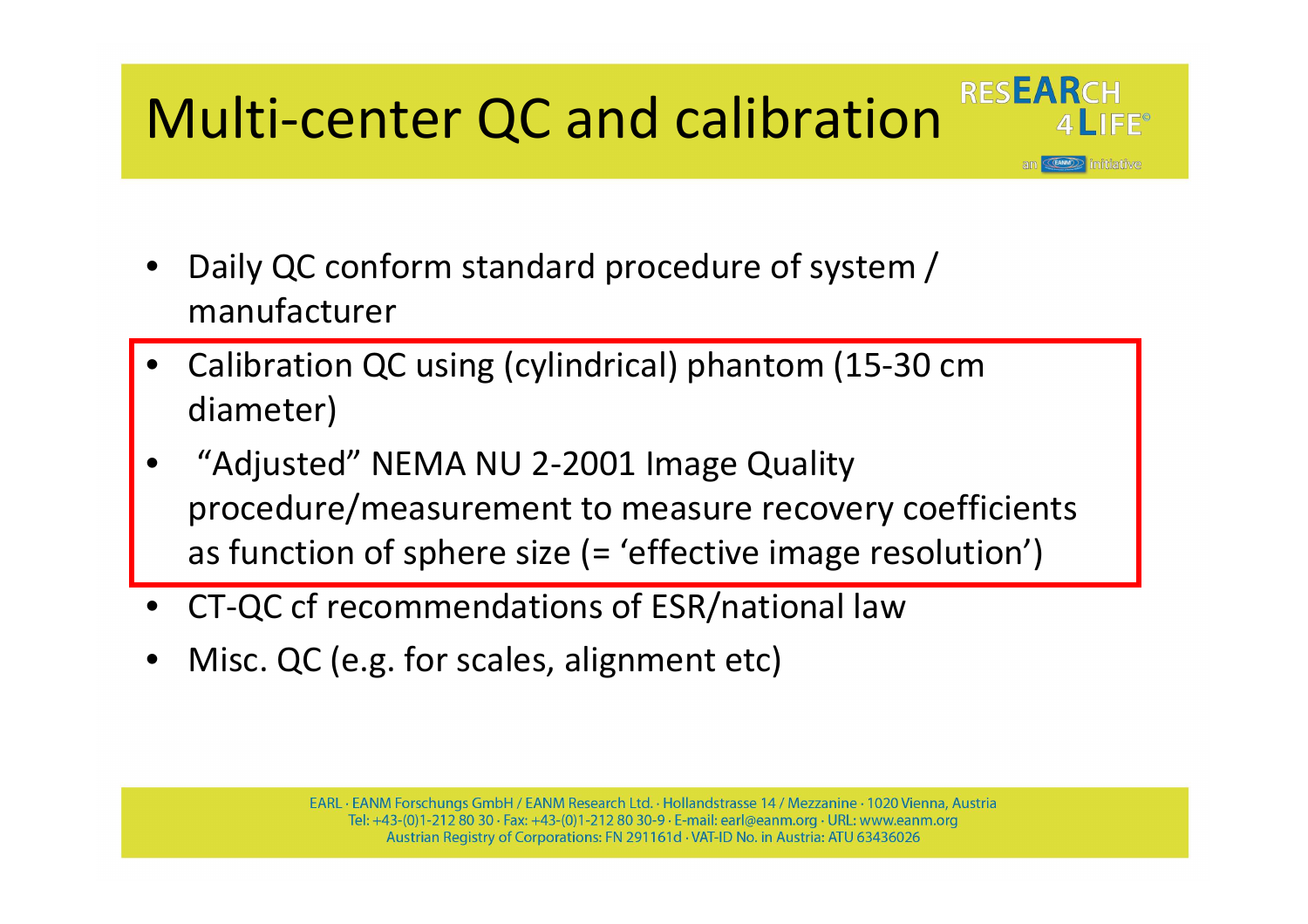### Absolute activity concentration recoveries –NEMA NU 2 2001 IQ Phantom



Right figure: Average (+/- 1 SD) activity concentration recovery coefficients as function of sphere size observed with image quality quality control measurements at 8 different scanners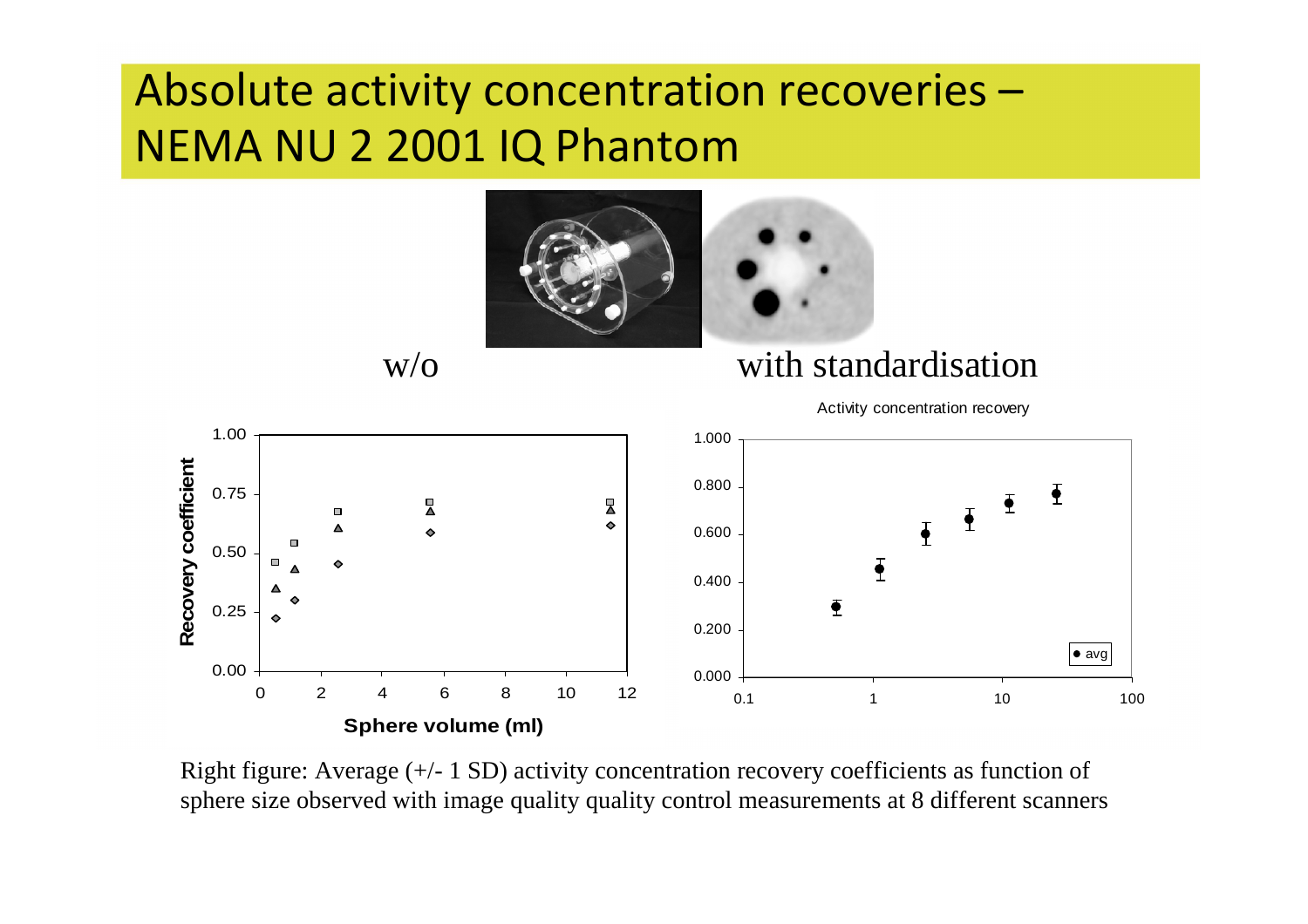## European accreditation programEARL, EANM, EORTC



Based on the QC experiments as described in the EANM guideline published in EJNMMI 2010

Manuals, SOPs, online questionnaire completed in August 2010

Training of EARL coordinator (S. Ettinger) September 2010

Pilot program (in collaboration with EORTC) began in October 2010with 11 sites (12 PET/CT systems)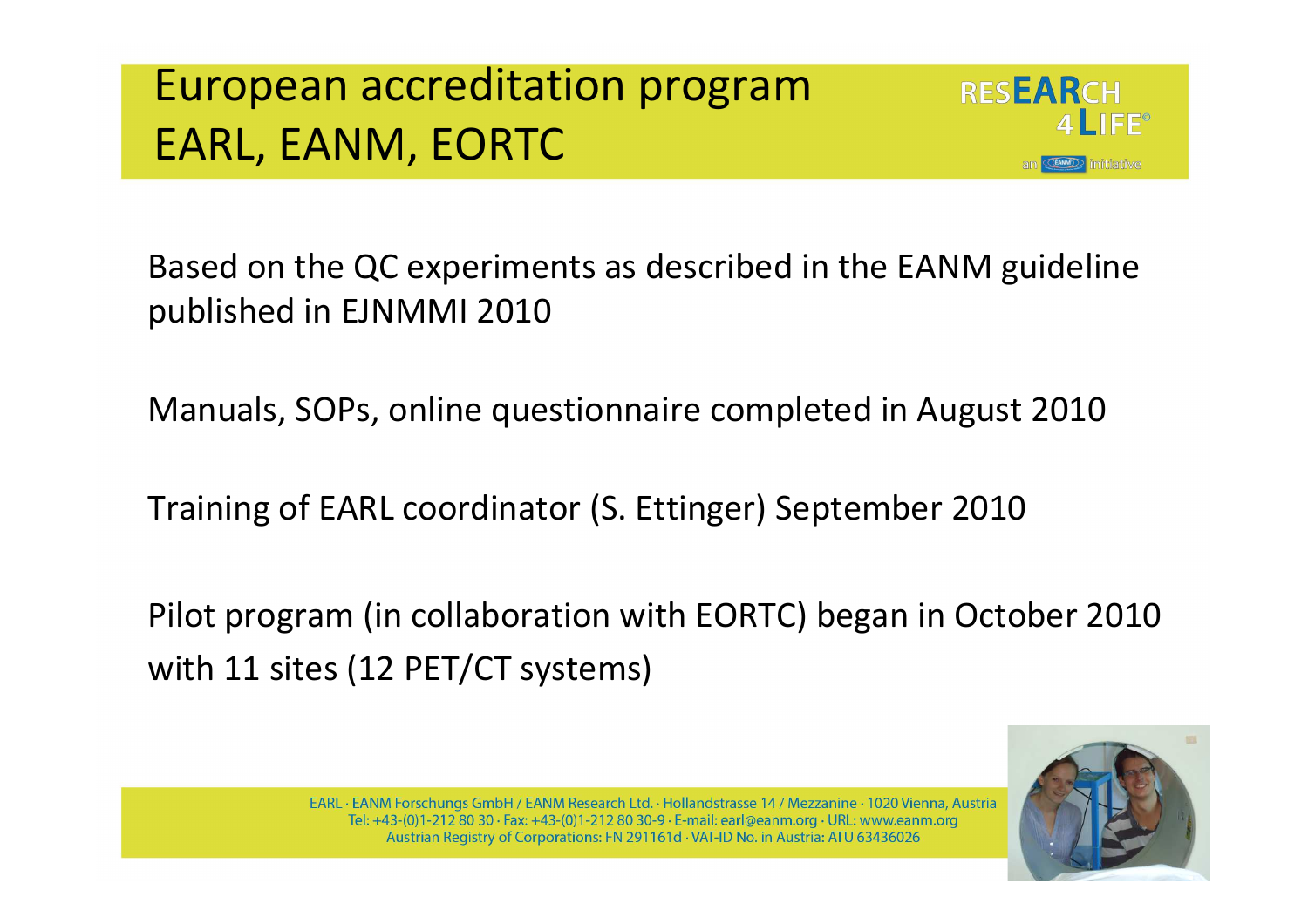#### European accreditation programEARL - EANM, EORTC

Standardised software tools for analysis and interpretation of QC experiments were developed:

| <b>B</b> IDL                                                                                                                                                                                                                                                                                                                                                                                                                                |                                                                                                                                                                                                                                                                                                            |                                                                                                                 |                          |                | $ \Box$        |
|---------------------------------------------------------------------------------------------------------------------------------------------------------------------------------------------------------------------------------------------------------------------------------------------------------------------------------------------------------------------------------------------------------------------------------------------|------------------------------------------------------------------------------------------------------------------------------------------------------------------------------------------------------------------------------------------------------------------------------------------------------------|-----------------------------------------------------------------------------------------------------------------|--------------------------|----------------|----------------|
| File<br>Phantom and Acq specs<br>Volume background compartment (ml) 9700<br>Dose (MBq)<br>Volume stock solution (ml) (spheres) 500<br>Dose (MBq) (spheres)<br>Act.conc. in spheres (Bq/cc)<br>Acquisition Date<br>Acquisition time (hh:mm:ss)<br>Processing specs<br>$\sqrt{20}$<br>Start plane<br>54<br>End plane<br>Phantom<br>$MC$ <sub>-IQ</sub><br>$\overline{\phantom{a}}$<br>Isocontour<br>A41%<br>$\blacksquare$<br>Processing Data | $\circ$ 14:52:40<br>59.64<br>26.65<br>◎ 14:54:00<br>$\overline{z}$<br>@[00.00.00]<br>$\mathbf{r}$<br>$\frac{1}{\text{Left-Right}}$<br>FriAug04_200<br>60<br>17:09:52<br>$\frac{1}{\sqrt{1}}$<br><b>SWAP</b> X<br>SWAP-Y<br>40<br>$\frac{1}{\text{Max} }$ Hensity<br>$\Omega$<br>$\frac{1}{1}$ Min Itensity | Up-Down<br>$-47 - 1$<br>$\blacktriangleright$<br>$\blacktriangleright$<br>×<br>$\blacktriangleright$<br>2D Mask |                          |                |                |
|                                                                                                                                                                                                                                                                                                                                                                                                                                             |                                                                                                                                                                                                                                                                                                            |                                                                                                                 | $\frac{1}{\text{Plane}}$ | $\frac{30}{1}$ | $\blacksquare$ |

Calibration QC:

- Automatic VOI placement

- Verification of calibration

- Verification of inter-&intra-plane uniformity

**RESEARCH** 

 $\blacktriangle$  IFF<sup>o</sup>

initiative

#### IQ QC

- Recovery coefficients (volume & act.conc.)
- Cold spot recovery using central insert (scatter)
- Verification of calibration using back ground VOI

#### Now: next phase of program is ongoing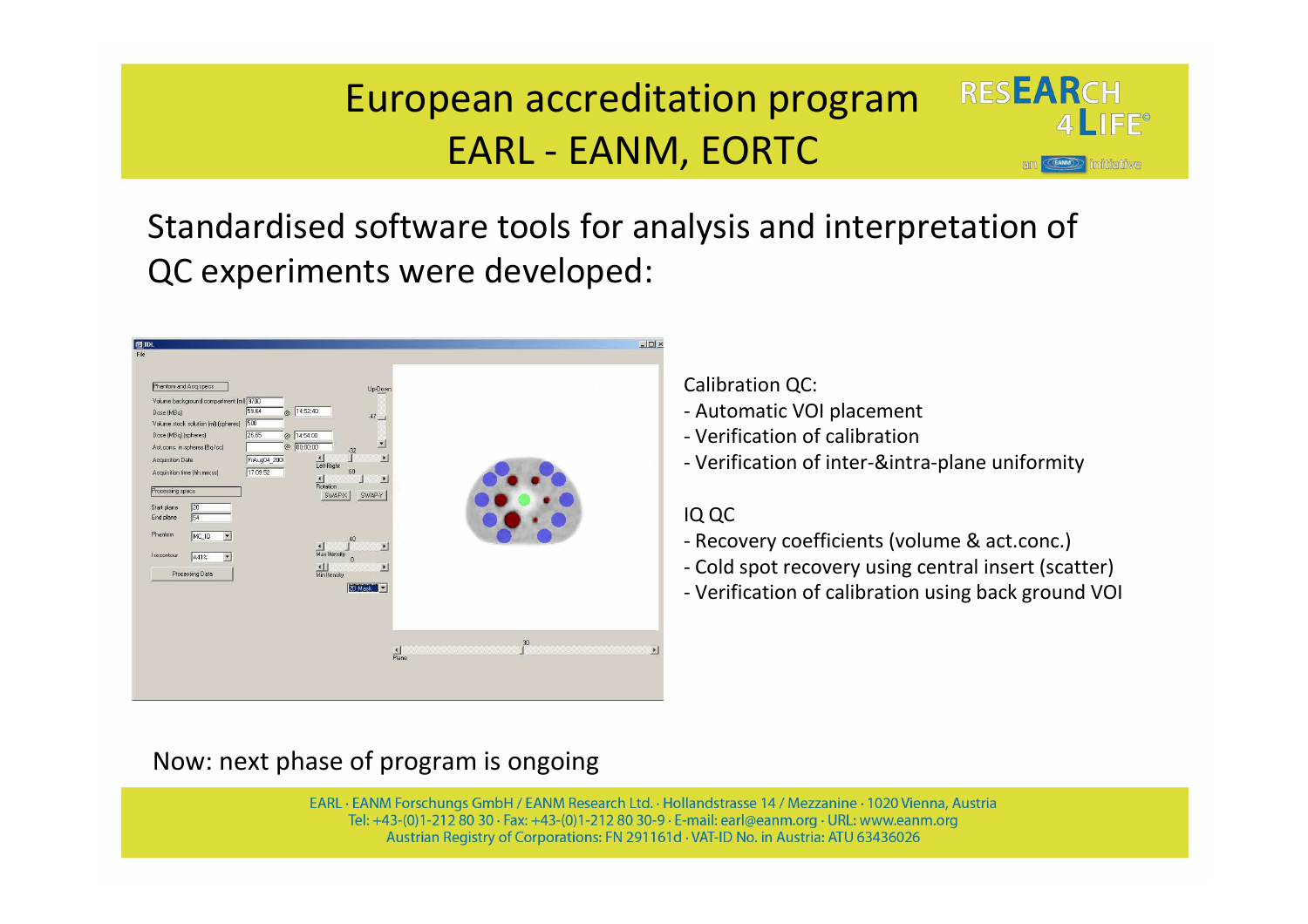#### Accreditation within**RESEARCH** trial EORTC\_22071-24071: basic calibration

•11 sites (12 PET/CT systems)



 $A$   $I$   $F^{\circ}$ 

**Initiative** 

 $\bullet$  2 sites needed re-calibration and/or adjustment of reconstruction settings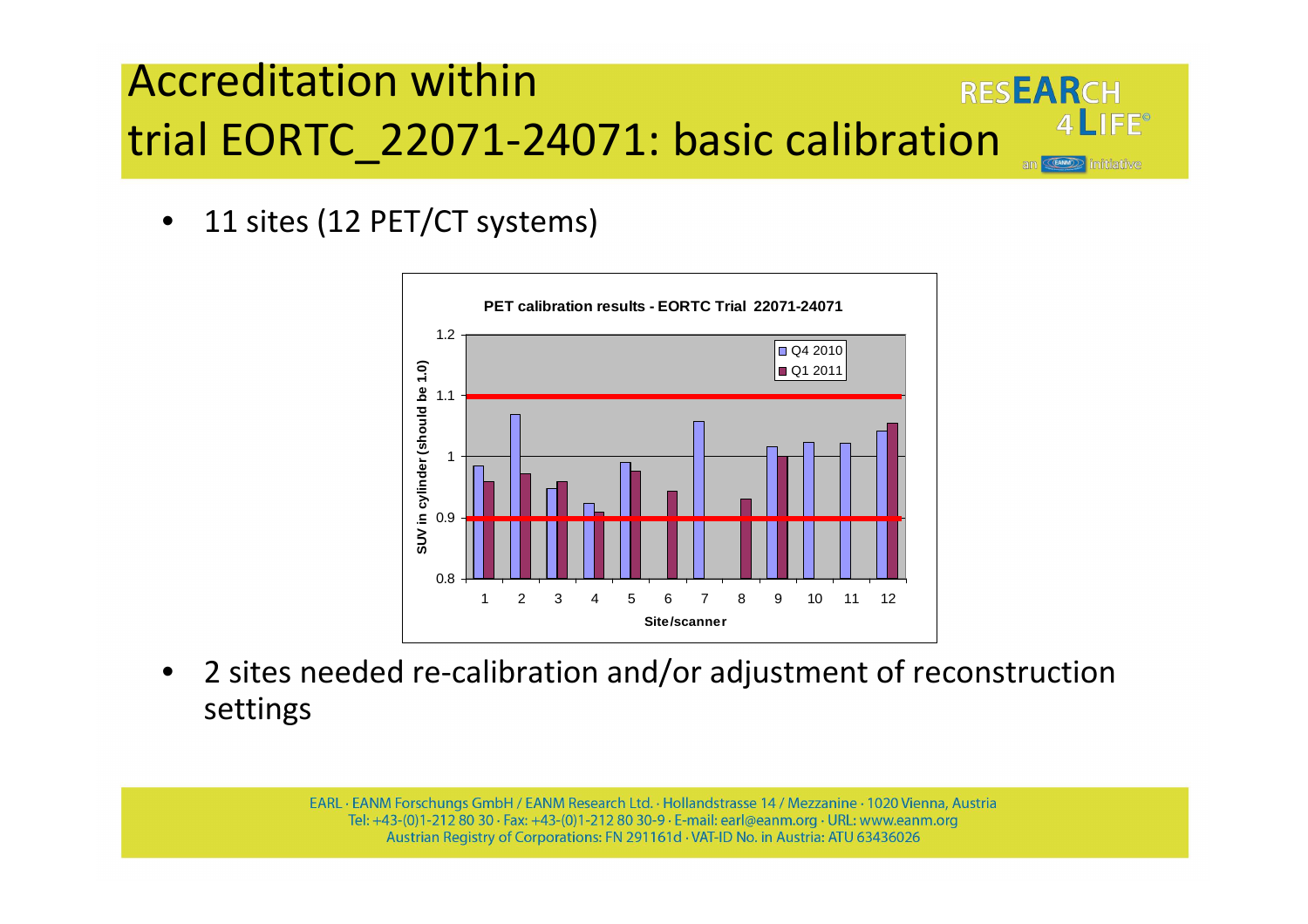# Accreditation: in progress



- In July 2011: 7 sites joined
- In October 2011: 12 sites are joining
- •In January 2012: 7 sites / 9 scanners are joining
- •Q1 2012: 37 sites with 40 scanners expected
- • Program is now open for all interested sites
	- – $-$  Yearly certification with quarterly QC reports